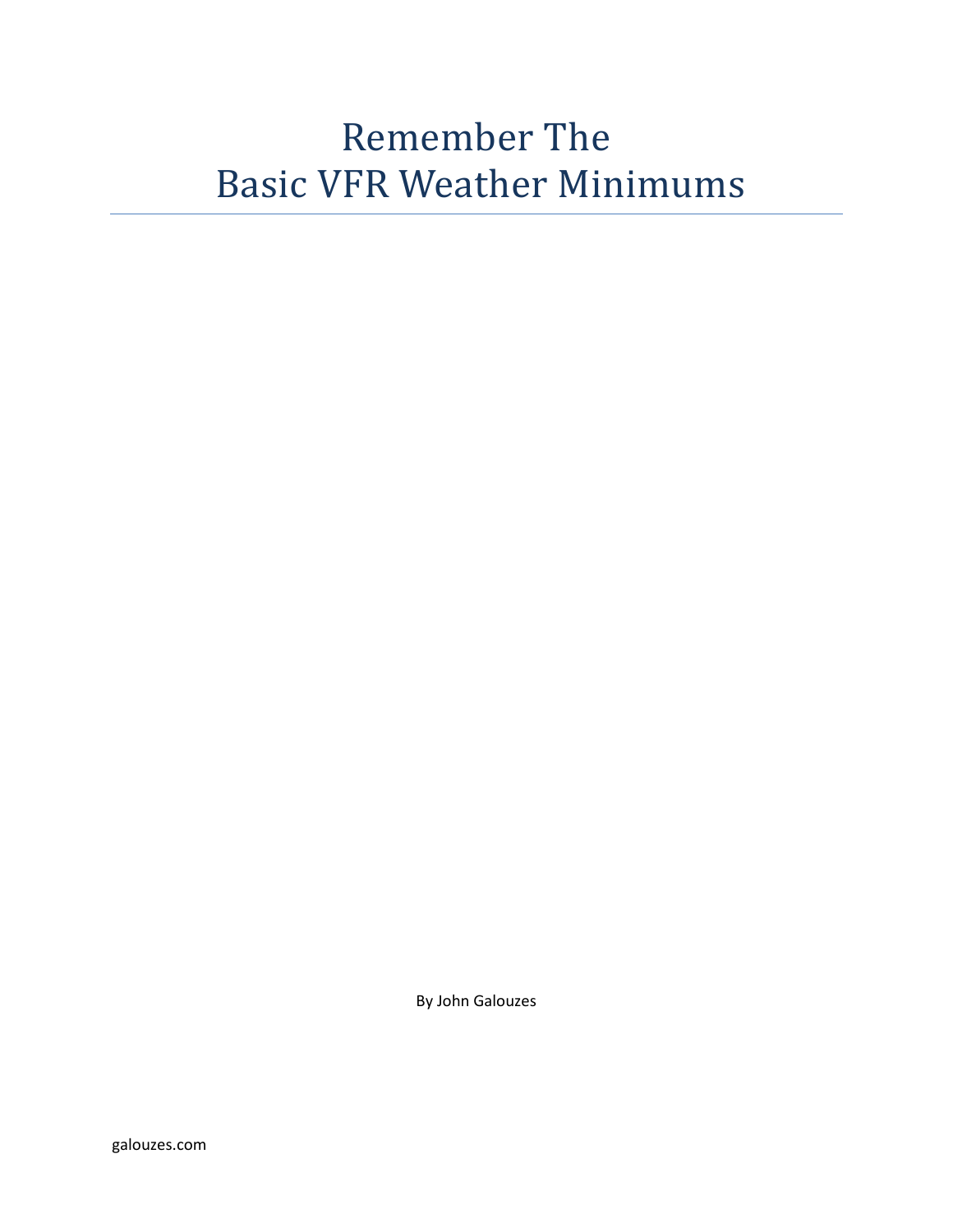# **Contents**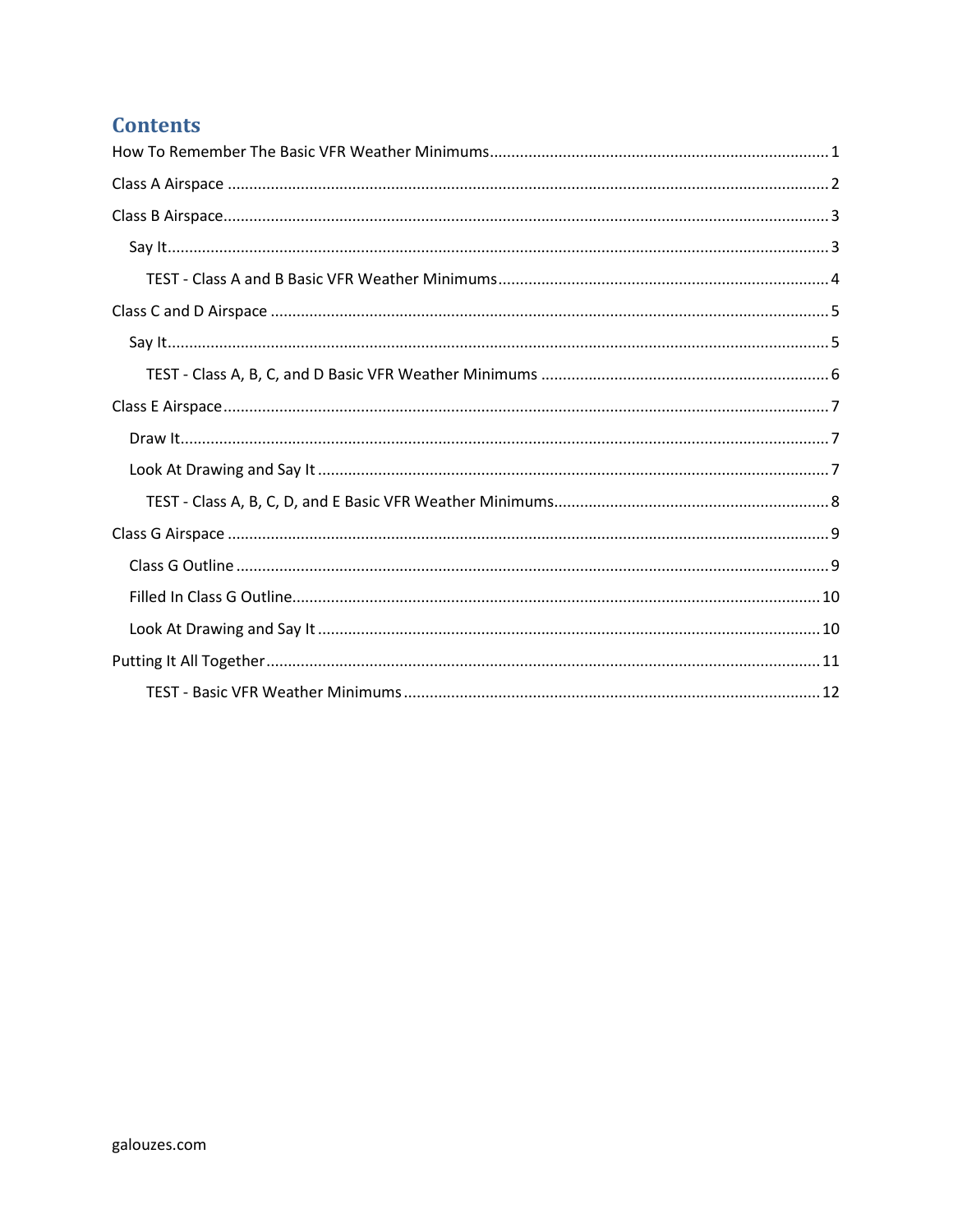## <span id="page-2-0"></span>**How To Remember The Basic VFR Weather Minimums**

FAR Title 14, Part 91.155 provides a tabular listing of the basic VFR weather minimums. For the student pilot, this table is simply daunting to look at (See Figure 1). That initial shock is enough to make memorization all but impossible. Now that you are in shock, let's get right to the process of memorizing this forbidding table.

| Airspace                                                                  | <b>Flight</b><br>visibility | <b>Distance from</b><br>clouds                                                     |
|---------------------------------------------------------------------------|-----------------------------|------------------------------------------------------------------------------------|
| Class A                                                                   | <b>Not</b><br>Applicable    | Not Applicable.                                                                    |
| <b>Class B</b>                                                            | 3 statute<br>miles          | Clear of Clouds.                                                                   |
| Class <sub>C</sub>                                                        | 3 statute<br>miles          | 500 feet below.<br>1,000 feet above.<br>2,000 feet<br>horizontal.                  |
| <b>Class D</b>                                                            | 3 statute<br>miles          | 500 feet below.<br>1,000 feet above.<br>2,000 feet<br>horizontal.                  |
| Class E:                                                                  |                             |                                                                                    |
| Less than 10,000 feet MSL                                                 | 3 statute<br>miles          | 500 feet below.<br>1,000 feet above.<br>2,000 feet<br>horizontal                   |
| At or above 10,000 feet MSL                                               | 5 statute<br>miles          | 1,000 feet below.<br>1,000 feet above.<br>1 statute mile<br>horizontal.            |
| Class G:                                                                  |                             |                                                                                    |
| 1,200 feet or less above the surface<br>(regardless of MSL altitude)      |                             |                                                                                    |
| Day, except as provided in §91.155(b)                                     |                             | 1 statute mile Clear of clouds.                                                    |
| Night, except as provided in §91.155(b)                                   | 3 statute<br>miles          | 500 feet below.<br>1,000 feet above.<br>2,000 feet<br>horizontal.                  |
| More than 1,200 feet above the surface but<br>less than 10,000 feet MSL   |                             |                                                                                    |
| Dav                                                                       |                             | 1 statute mile 500 feet below.<br>1,000 feet above.<br>$2,000$ feet<br>horizontal. |
| <b>Night</b>                                                              | 3 statute<br>miles          | 500 feet below.<br>1,000 feet above.<br>2,000 feet<br>horizontal.                  |
| More than 1,200 feet above the surface and<br>at or above 10,000 feet MSL | 5 statute<br>miles          | 1,000 feet below.<br>1,000 feet above.<br>1 statute mile<br>horizontal.            |

**Figure 1 - Basic VFR Weather Minimums Table**

We'll begin by breaking up this table to a more manageable form. Each section to memorize will be on their own pages. This will allow you to print them out and use them as a flash card if you desire. We'll begin with Class A airspace and proceed logically from there.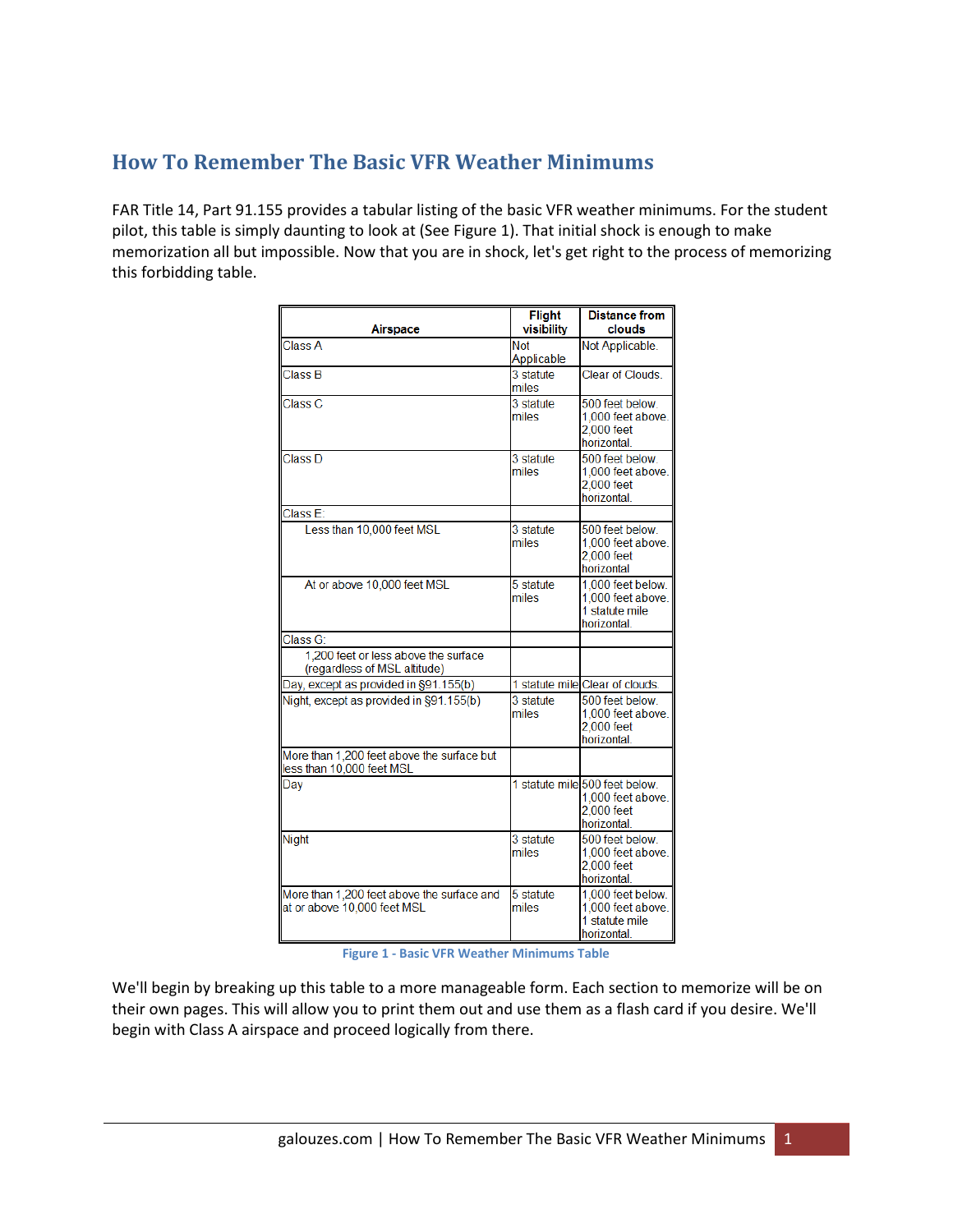# <span id="page-3-0"></span>**Class A Airspace**

This is the easiest of the airspaces to remember simply because VFR is not allowed in Class A airspace. So, there are no applicable Flight Visibility or Distance From Clouds requirements (See Figure 2). Simply remember, **N/A** for Class A Airspace.

| <b>Airspace</b>                                      | <b>Flight Visibility</b> | <b>Distance From Clouds</b> |
|------------------------------------------------------|--------------------------|-----------------------------|
| Class A                                              | Not Applicable           | Not Applicable              |
| <b>Eigene 2. Class A Rasis VED Weather Minimums.</b> |                          |                             |

**Figure 2- Class A Basic VFR Weather Minimums**

#### *N/A* for Class A Airspace

Memorize it and move on. There's nothing to see here...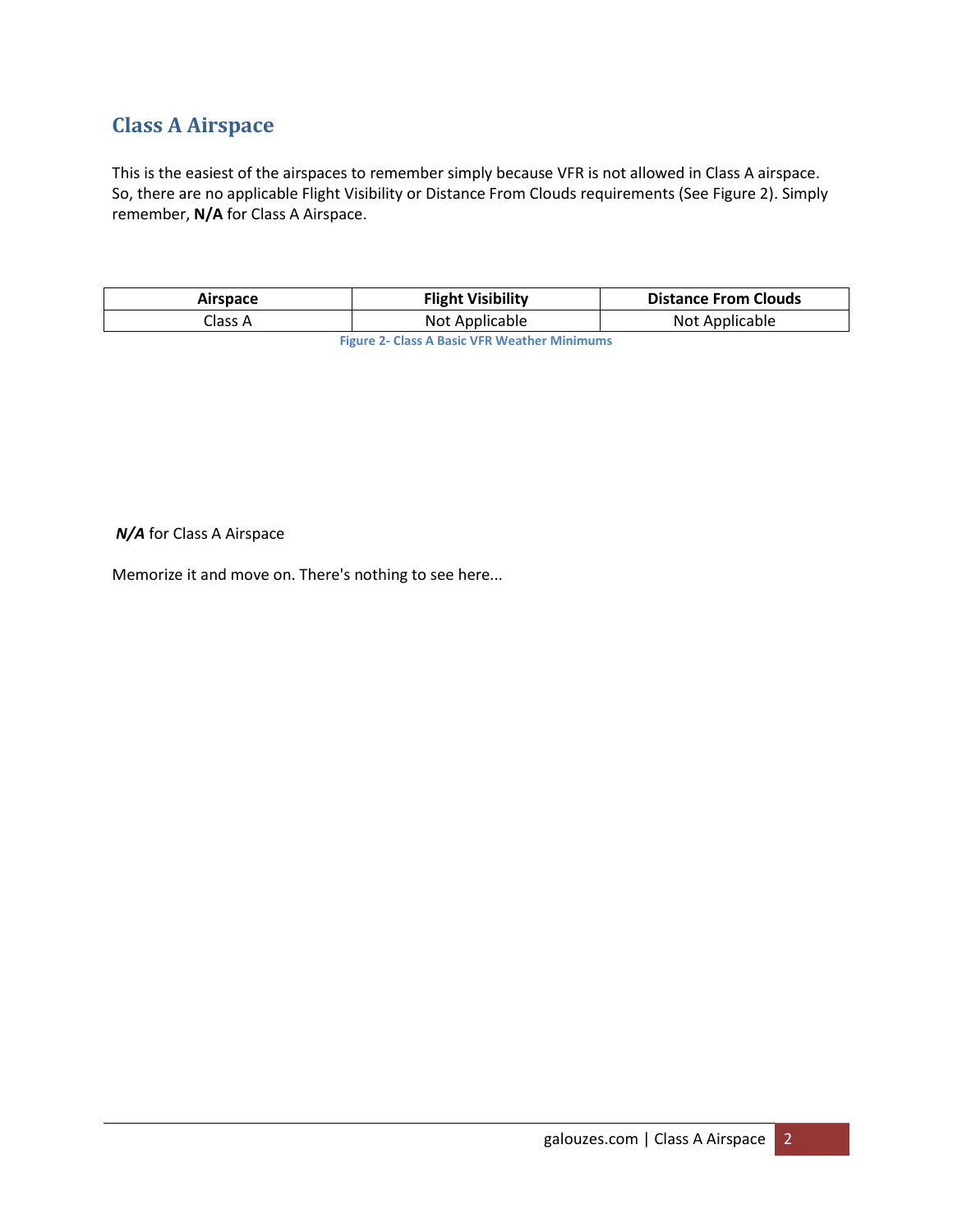# <span id="page-4-0"></span>**Class B Airspace**

Not much more difficult than Class A airspace, Class B has one number to remember; 3 Statute Miles for the Flight Visibility (See Figure 3). Remember COC for the Distance From the Clouds. So, for Class B, the Basic VFR Weather Minimums are *3sm and COC*.

| <b>Airspace</b>                                      | <b>Flight Visibility</b> | <b>Distance From Clouds</b>  |
|------------------------------------------------------|--------------------------|------------------------------|
| Class B                                              | 3 Statute Miles (sm)     | Remain Clear of Clouds (COC) |
| <b>Figure 3 - Class B Basic VFR Weather Minimums</b> |                          |                              |

## <span id="page-4-1"></span>**Say It**

#### *3sm and COC* for Class B

Memorize it and move on.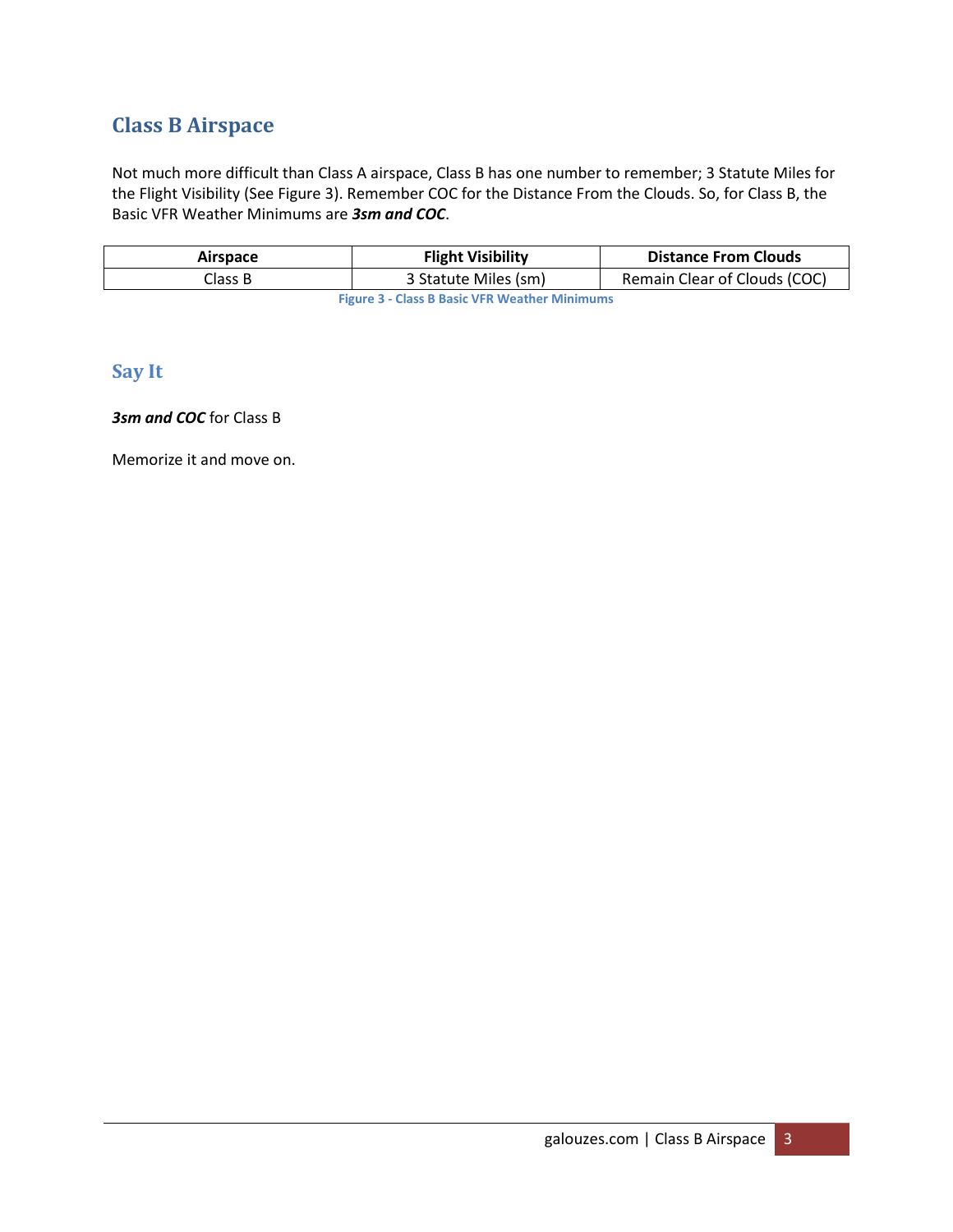#### <span id="page-5-0"></span>**TEST - Class A and B Basic VFR Weather Minimums**

- 1. What are the Basic VFR Weather Minimums for Class A airspace?
- 2. What are the Basic VFR Weather Minimums for Class B airspace?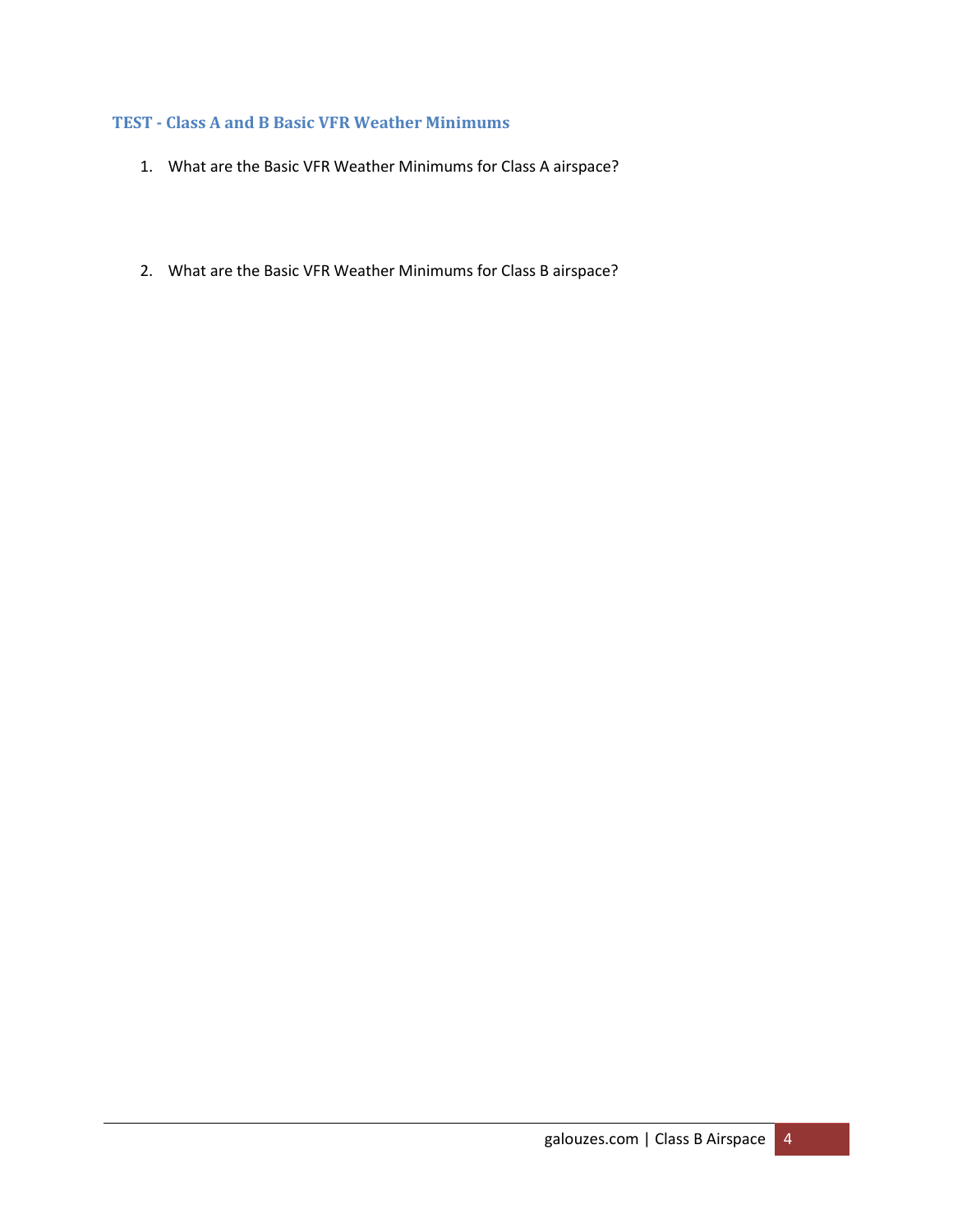# <span id="page-6-0"></span>**Class C and D Airspace**

Class C airspace and Class D airspace are lumped together because the requirements are identical (See Figure 4). The Flight Visibility minimums for both are also the same as for Class B; *3sm*. The Distance From Clouds now has some numbers to remember.

First off, we need to remember an order to quote these numbers. The requirements call for a distance to remain away from the clouds if you are **B**elow a cloud, **A**bove a cloud, or if you are flying **H**orizontally next to a cloud. From this, we can derive the acronym **BAH**. "**B**eat **A**gainst **H**ead" appears to be an appropriate mnemonic for remembering the order. Have something more devious? Just have fun and make it work for you.

Next we'll add the numbers; **500**, **1000**, and **2000**. Lowest value to highest value. Now, associate them to the order that we remember as "BAH" and you'll have it. 500' **B**elow, 1000' **A**bove, and 2000' **H**orizontally.

That's it for Class C and D airspace. Simply *3sm and 500' Below, 1000' Above, and 2000' Horizontally*.

| Airspace | <b>Flight Visibility</b> | <b>Distance From Clouds</b> |
|----------|--------------------------|-----------------------------|
| Class C  |                          | 500' Below                  |
|          | 3 Statute Miles (sm)     | 1000' Above                 |
|          |                          | 2000' Horizontally          |
| Class D  | 3 Statute Miles (sm)     | 500' Below                  |
|          |                          | 1000' Above                 |
|          |                          | 2000' Horizontally          |

**Figure 4 - Class C & D Basic VFR Weather Minimums**

#### <span id="page-6-1"></span>**Say It**

*3sm and 500' Below, 1000' Above, and 2000' Horizontally* for Class C & Class D

Memorize it and move on.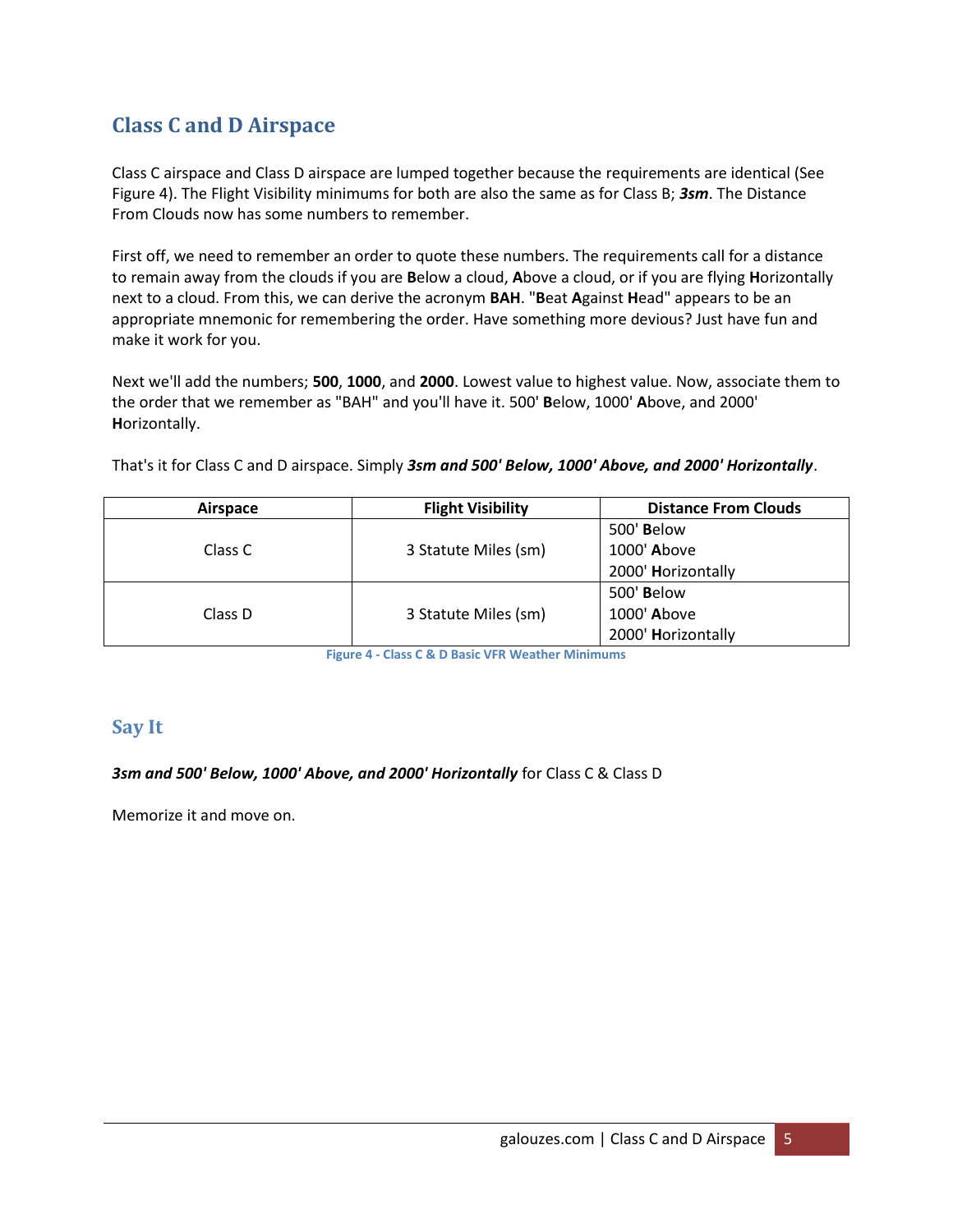### <span id="page-7-0"></span>**TEST - Class A, B, C, and D Basic VFR Weather Minimums**

- 1. What are the Basic VFR Weather Minimums for Class A airspace?
- 2. What are the Basic VFR Weather Minimums for Class B airspace?
- 3. What are the Basic VFR Weather Minimums for Class C airspace?
- 4. What are the Basic VFR Weather Minimums for Class D airspace?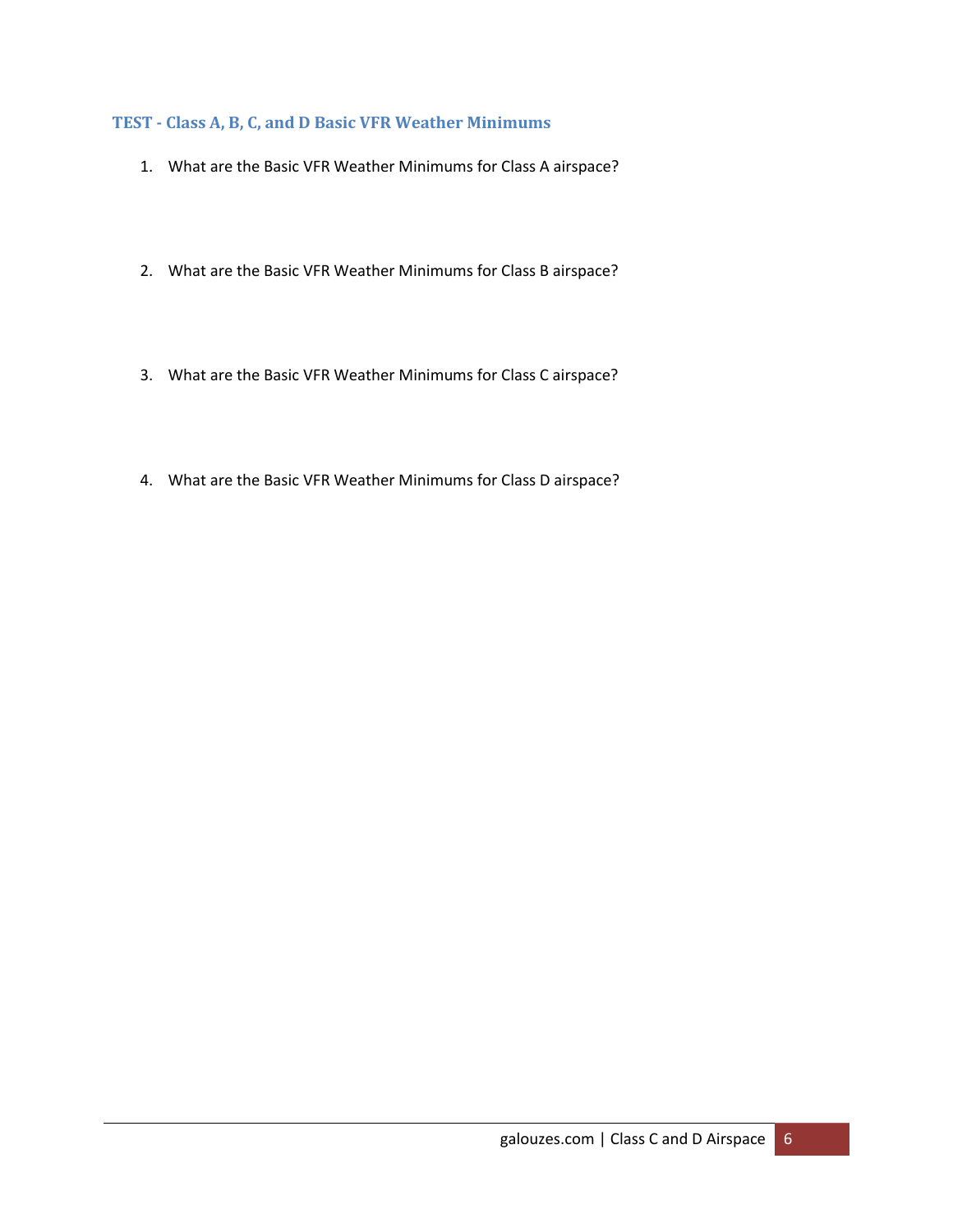## <span id="page-8-0"></span>**Class E Airspace**

With Class E airspace, the FAA has created two separate requirements depending on your altitude. If you are below 10,000 feet MSL, the Flight Visibility and the Distance From Clouds is the same as the previous section (Class C & D); **3sm and 500' Below, 1000' Above, and 2000' Horizontally**.

If you are flying at or above 10,000 feet MSL, the requirements, for the most part, increase. The Flight Visibility goes from 3sm to **5sm.** The Distance From Clouds is now all 1's if you will. That is, 1000' **B**elow, 1000' **A**bove, and 1sm **H**orizontally. So, for Class E airspace at or above 10,000' MSL, **5sm and 1000' Below, 1000' Above, and 1sm Horizontally** is what you need to remember.

| Airspace                     | <b>Flight Visibility</b>                            | <b>Distance From Clouds</b> |
|------------------------------|-----------------------------------------------------|-----------------------------|
|                              |                                                     | 500' Below                  |
|                              | Class E<br>3 Statute Miles (sm)<br>$< 10,000$ ' MSL | 1000' Above                 |
|                              |                                                     | 2000' Horizontally          |
| Class E<br>$\geq 10,000$ MSL | 5 Statute Miles (sm)                                | 1000' Below                 |
|                              |                                                     | 1000' Above                 |
|                              |                                                     | 1sm Horizontally            |

**Figure 5 - Class E Basic VFR Weather Minimums**

#### <span id="page-8-1"></span>**Draw It**

#### **Class E Airspace**



## <span id="page-8-2"></span>**Look At Drawing and Say It**

Less than 10,000' MSL *3sm and 500' Below, 1000' Above, and 2000' Horizontally* At or above 10,000' MSL *5sm and 1000' Below, 1000' Above, and 1sm Horizontally*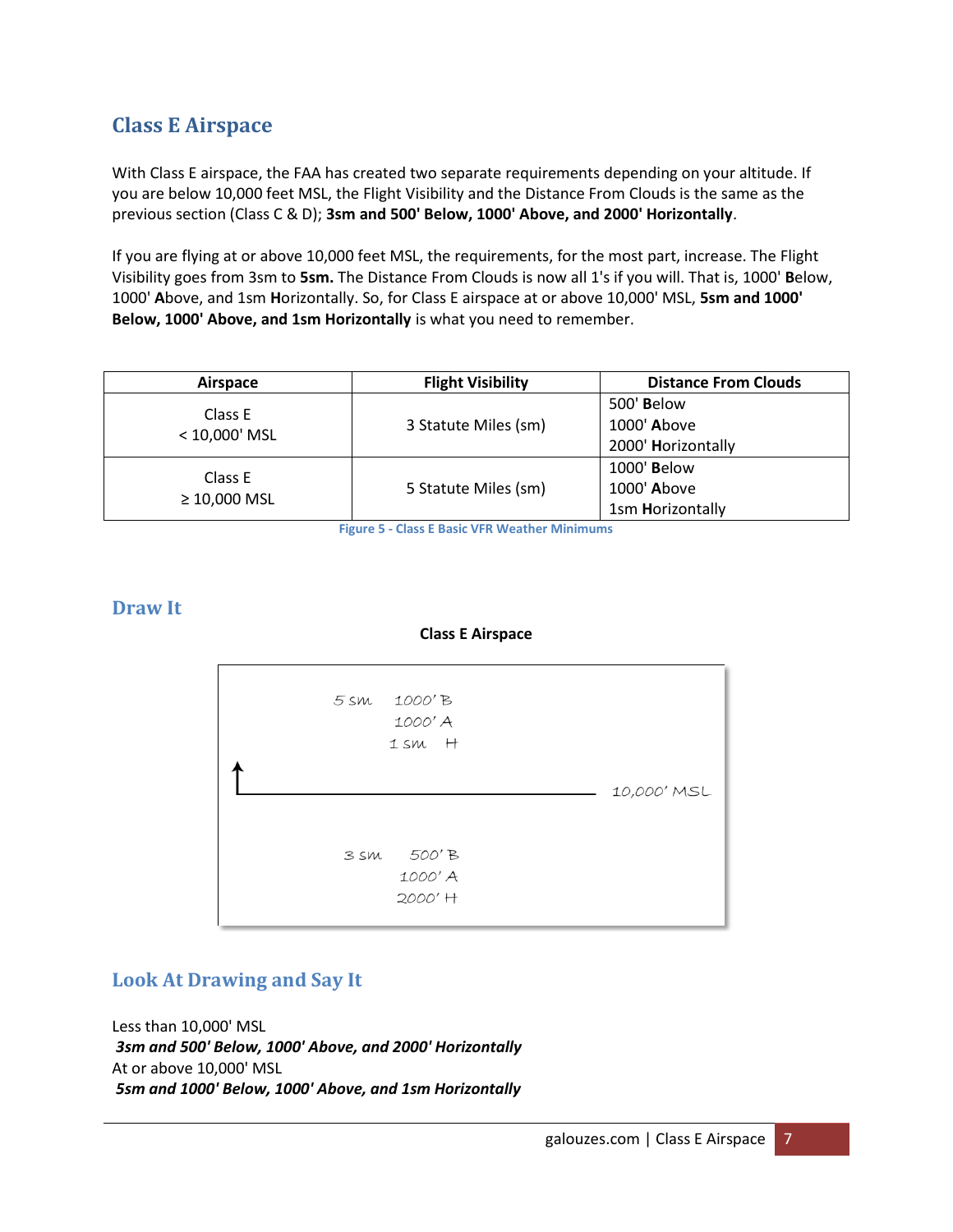#### <span id="page-9-0"></span>**TEST - Class A, B, C, D, and E Basic VFR Weather Minimums**

- 1. What are the Basic VFR Weather Minimums for Class A airspace?
- 2. What are the Basic VFR Weather Minimums for Class B airspace?
- 3. What are the Basic VFR Weather Minimums for Class C airspace?
- 4. What are the Basic VFR Weather Minimums for Class D airspace?
- 5. What are the Basic VFR Weather Minimums for Class E airspace?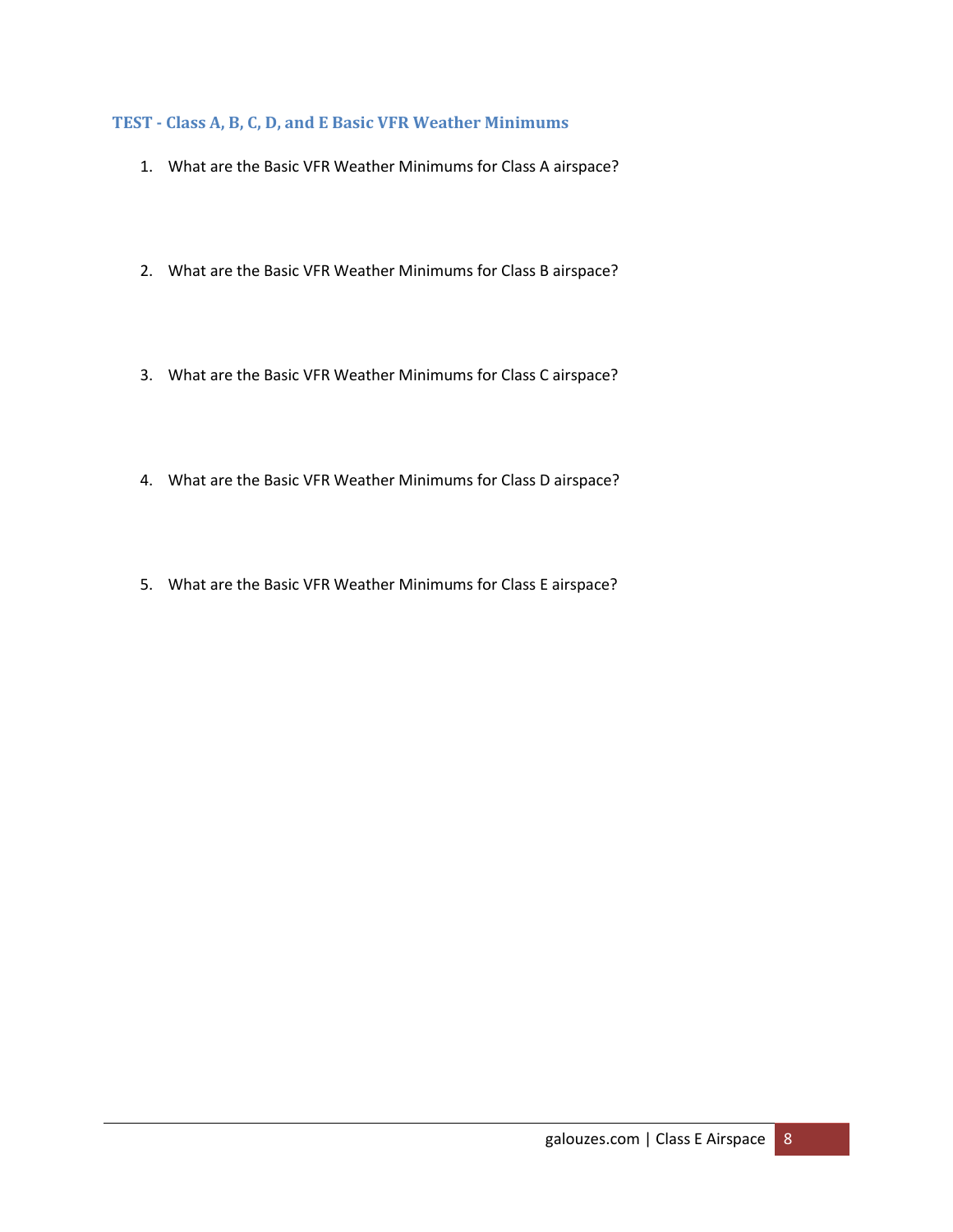# <span id="page-10-0"></span>**Class G Airspace**

This is where it gets really messy. We are not even going to look at the requirements in tabular form. We are just going to draw it and we are going to say it after we draw it. Believe it or not, I was not able to memorize this section until I began to work on my commercial certification. My commercial instructor, David Avari sketched out a backward letter F looking thing and told me to fill in the four areas. This simplified drawing enabled me to memorize the Class G requirements in no time at all. Thank you David!

Below is a modified example of that sketch. Learn to draw it, fill it out, and then you'll be able to say it (by looking at it of course). The first step is to draw the basic outline and label it. Then, we'll go back and fill in the four sections.

## <span id="page-10-1"></span>**Class G Outline**

Draw this diagram repeatedly until you have it down pat. This is key to mastering the Class G Basic VFR Weather Minimums. Do not print it out repeatedly to fill out. It is essential that you draw the diagram yourself.

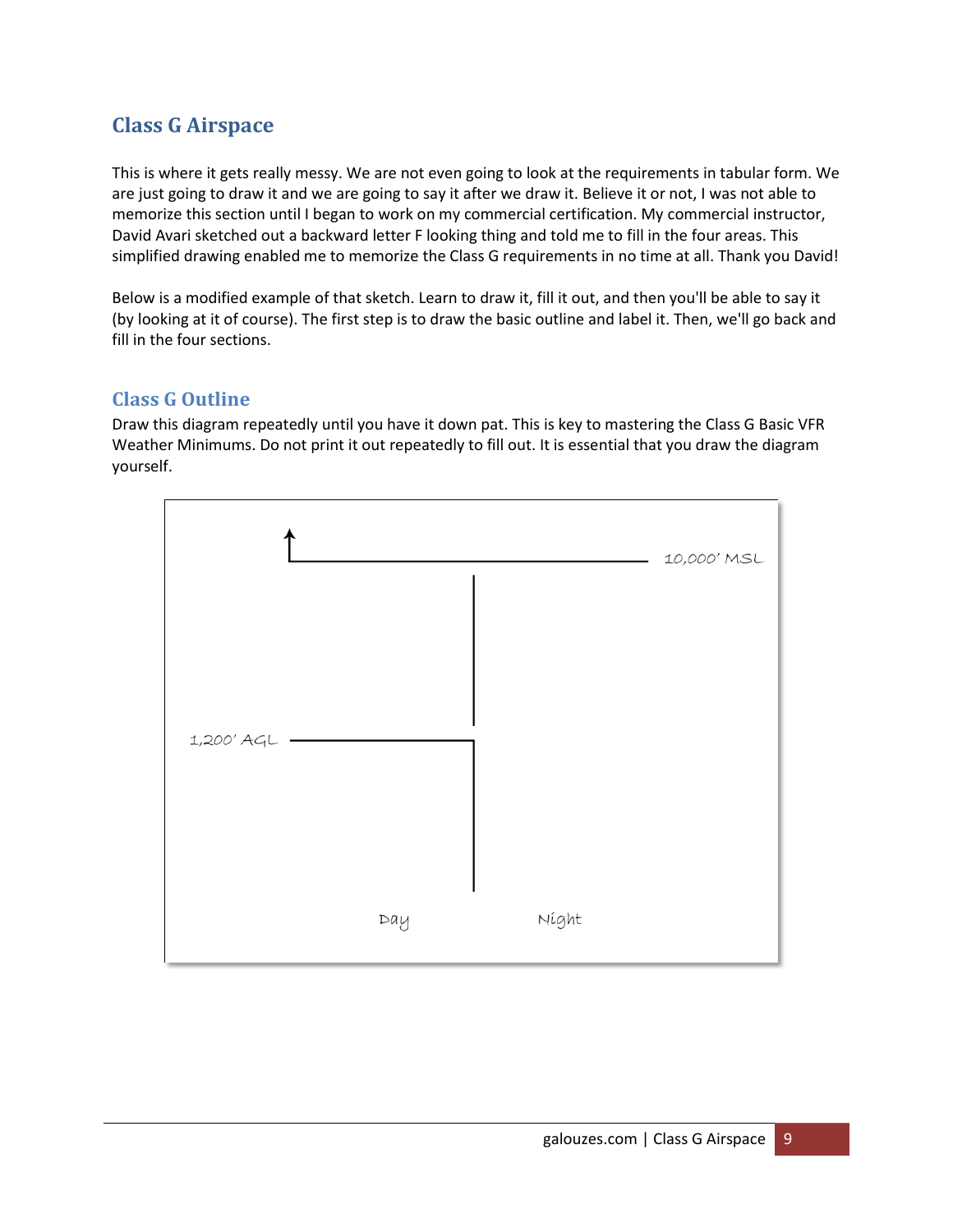## <span id="page-11-0"></span>**Filled In Class G Outline**

Initially, I recommend that you use the table in the FAR/AIM to find the values for the four sections of the outline. This will not only show you that the diagram is accurate, but it will help to set the values in your mind.

Your diagram should look like this:



## <span id="page-11-1"></span>**Look At Drawing and Say It**

1,200' or less above the surface (regardless of MSL altitude) 1sm and COC for Day 3sm and 500' Below, 1000' Above, and 2000' Horizontally for Night

More than 1,200' AGL but less than 10,000' MSL 1sm and 500' Below, 1000' Above, and 2000' Horizontally for Day 3sm and 500' Below, 1000' Above, and 2000' Horizontally for Night

More than 1,200' AGL and at or above 10,000' MSL 5sm and 1000' Below, 1000' Above, 1sm Horizontally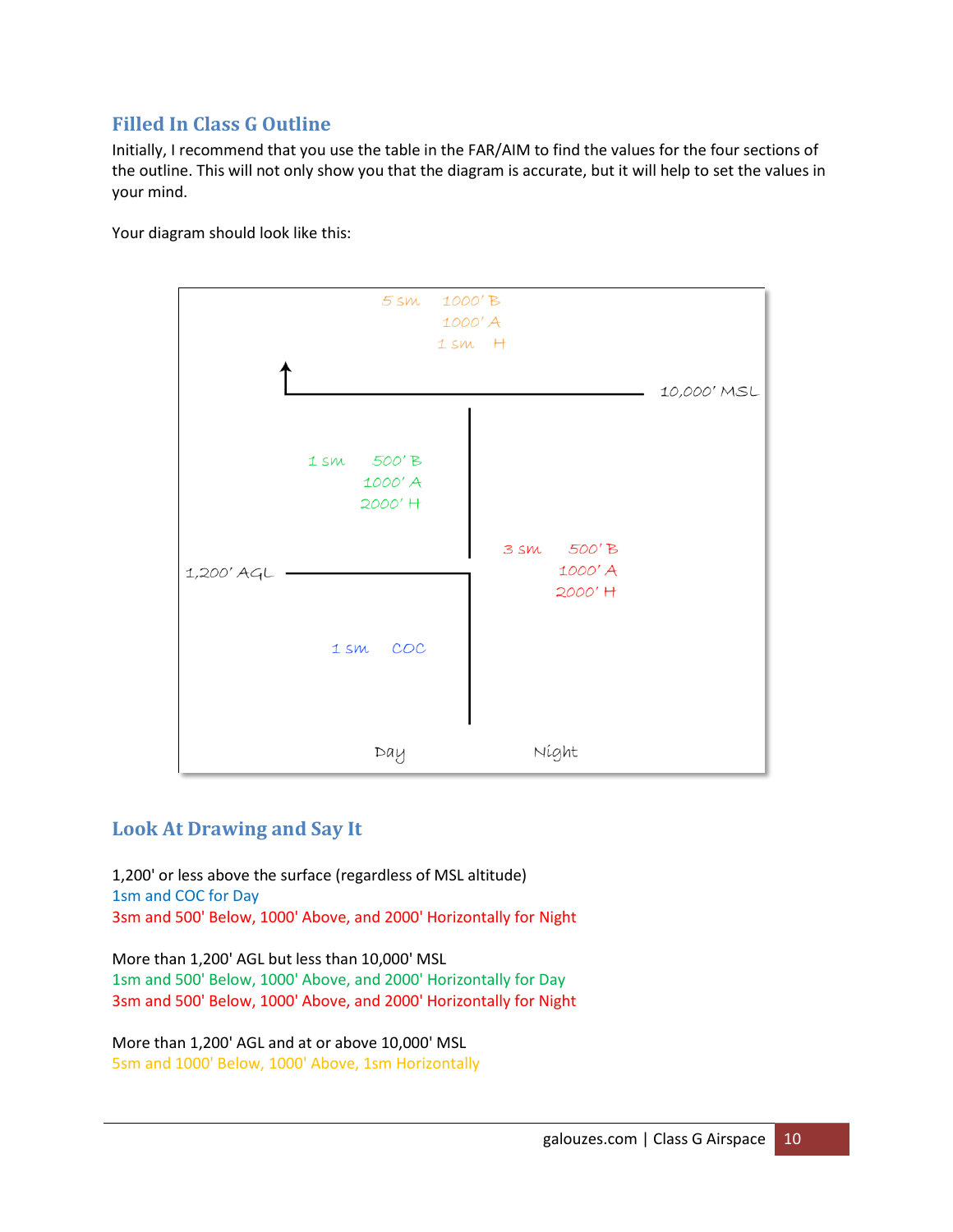# <span id="page-12-0"></span>**Putting It All Together**

Class A, **N/A** Class B, **3sm and COC** for Class B Class C & Class D **3sm and 500' Below, 1000' Above, and 2000' Horizontally**



Class E, less than 10,000' MSL, **3sm and 500' Below, 1000' Above, and 2000' Horizontally** Class E, at or above 10,000' MSL, **5sm and 1000' Below, 1000' Above, and 1sm Horizontally**



1,200' or less above the surface (regardless of MSL altitude) 1sm and COC for Day 3sm and 500' Below, 1000' Above, and 2000' Horizontally for Night

More than 1,200' AGL but less than 10,000' MSL 1sm and 500' Below, 1000' Above, and 2000' Horizontally for Day 3sm and 500' Below, 1000' Above, and 2000' Horizontally for Night

More than 1,200' AGL and at or above 10,000' MSL 5sm and 1000' Below, 1000' Above, 1sm Horizontally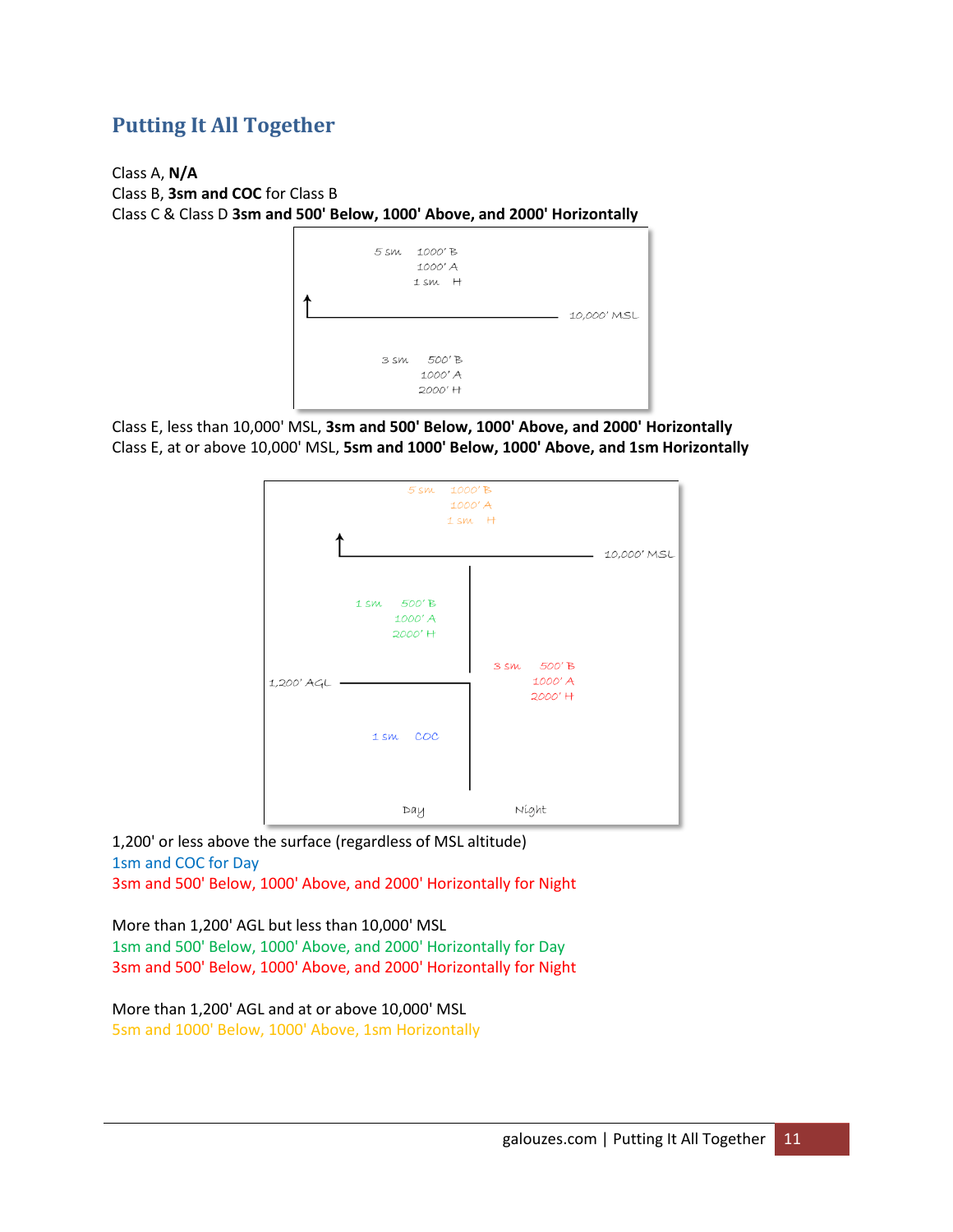#### <span id="page-13-0"></span>**TEST - Basic VFR Weather Minimums**

- 1. What are the Basic VFR Weather Minimums for Class A airspace?
- 2. What are the Basic VFR Weather Minimums for Class B airspace?
- 3. What are the Basic VFR Weather Minimums for Class C airspace?
- 4. What are the Basic VFR Weather Minimums for Class D airspace?
- 5. What are the Basic VFR Weather Minimums for Class E airspace?

6. What are the Basic VFR Weather Minimums for Class G airspace?